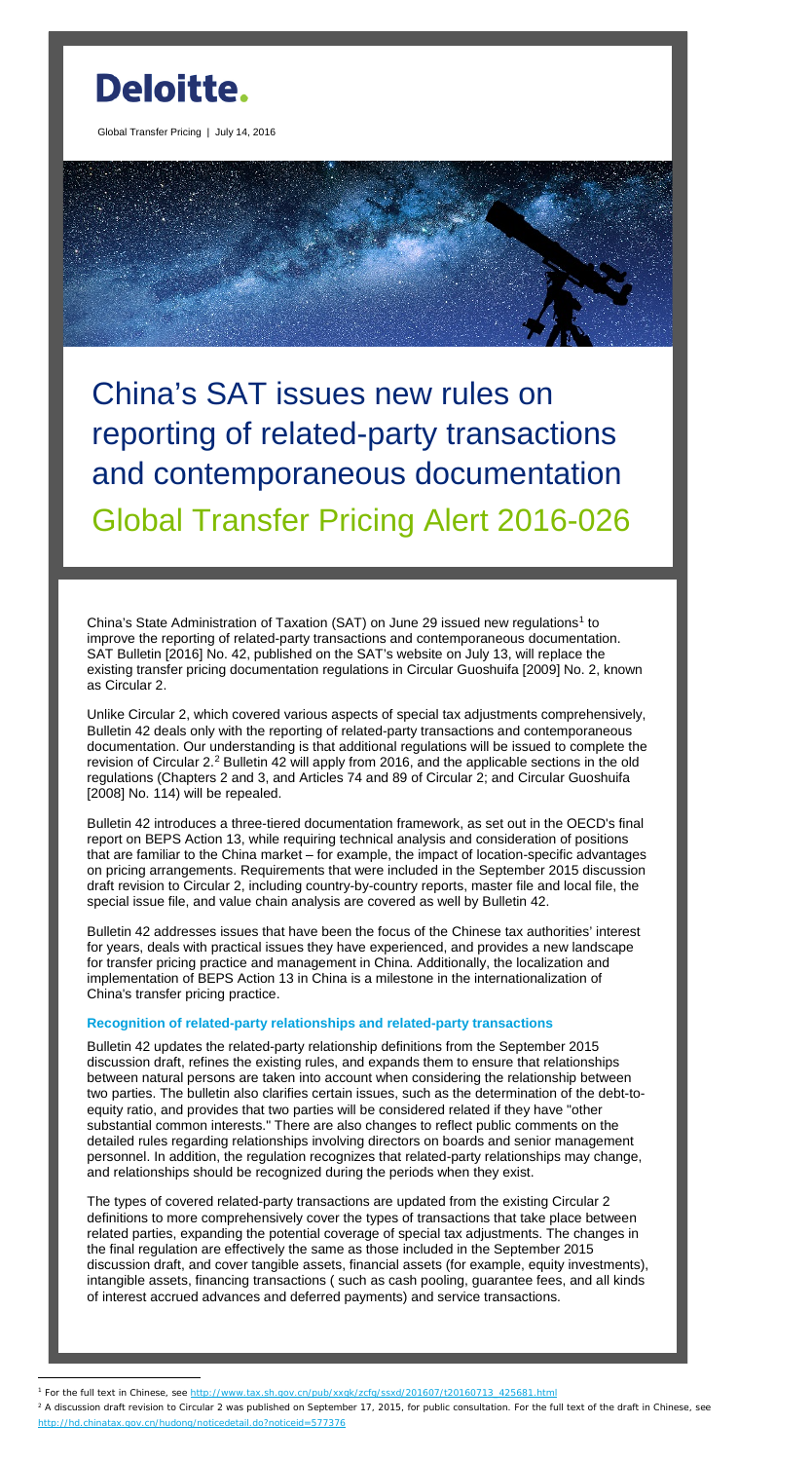## **Reporting of related-party transactions**

## **Key changes**

Bulletin 42 includes the formal templates and filing instructions for the Annual Related Party Transactions Reporting Forms (the "new forms"). These new forms entirely replace the previous nine forms, and increase the total number of forms to 14. Overall, the information disclosure requirements are increased, and the new forms also include the country-by-country (CbC) reporting form. Please refer to the appendix for a comparative analysis of the original forms and the new forms.

The new forms will take more time to complete, given the increase in the number of forms and the fact that more detailed information is required. The design of the forms reflects the enhanced requirements of the tax authorities regarding disclosure, especially for related-party relationships and transactions, while also trying to streamline the preparation and reduce uncertainty in the filing process. The inclusion of the CbC form also shows how China has adopted the requirements of BEPS Action 13, and lays the foundation for future CbC information exchanges.

# **CbC reporting**

The SAT has included the CbC form in the reporting forms of related-party transactions, and seems to require taxpayers to provide both Chinese and English versions simultaneously. Consistent with the treatment in the previous discussion draft, a CbC form will be required for the following taxpayers:

- China resident enterprises that are the ultimate parents of a multinational enterprise group, with consolidated revenue greater than RMB 5.5 billion in the last fiscal year; or
- China resident enterprises that are nominated by the multinational group as the filing entity.

Bulletin 42 includes a number of definitions for determining the group parent and the member entities, consistent with the definitions in the BEPS Action 13 final report. Of interest to some taxpayers, the regulation partially or entirely exempts Chinese enterprises from the CbC filing obligation if the information relates to "national security." Similar exemptions have already been adopted by a few other countries. There are also provisions that allow the Chinese tax authorities to request copies of CbC reports from foreign tax authorities, as well as provisions to require the information from local entities if the foreign tax authorities do not provide the information.

## **Submission deadline**

The filing deadline for the new forms is generally the same date as the income tax annual filing deadline, which is May 31 of the following year.

## **Contemporaneous documentation**

A major focus of the feedback on the September 2015 discussion draft was the three-tiered framework for transfer pricing documentation. The master file and local file requirements in Bulletin 42 are generally similar to those included in the discussion draft, with revisions to the thresholds for preparation. The requirement for the special issue file for service transactions has been removed, although the analysis for service transactions is now required to be incorporated into the local file along with information regarding equity transfers. Of particular note, the regulation retains the high disclosure requirements of the September 2015 discussion draft, meaning the value chain analysis, location specific advantages, and other matters of concern to the SAT will be required. It has been confirmed that transactions with related parties in Hong Kong, Macau, and Taiwan will also be considered cross-border related-party transactions. The deadlines for preparing the documentation have also been revised.

The following table compares the requirements under Bulletin 42 and the existing Circular 2

for the thresholds to prepare contemporaneous documentation.

| <b>Item</b>                         | <b>Circular 2 (Chapter 3)</b>                                                                                                                                                                                                       | <b>Bulletin 42</b>                                                                                                                                                                                                                                                                                                                                                                                                                       |
|-------------------------------------|-------------------------------------------------------------------------------------------------------------------------------------------------------------------------------------------------------------------------------------|------------------------------------------------------------------------------------------------------------------------------------------------------------------------------------------------------------------------------------------------------------------------------------------------------------------------------------------------------------------------------------------------------------------------------------------|
| <b>Report</b><br>structure          | China country file only                                                                                                                                                                                                             | Three-tiered framework (master file, local file, and special<br>issue file)                                                                                                                                                                                                                                                                                                                                                              |
| <b>Threshold for</b><br>preparation | The annual sum of<br>related-party purchases<br>and sales is greater than<br>RMB 200 million (for toll<br>manufacturing<br>businesses, the amount is<br>calculated based on the<br>import/export customs<br>declaration prices); or | Master file requirement applies to:<br>An enterprise that has transactions with overseas related<br>1)<br>parties during the year, and the ultimate holding company of<br>the enterprise group, which consolidates the enterprise into its<br>financial statements, has prepared a master file; or<br>2)<br>An enterprise that has related-party transactions, the<br>aggregate value of which exceeds RMB 1 billion during the<br>year. |
| <b>Item</b>                         | Circular 2 (Chapter 3)                                                                                                                                                                                                              | <b>Bulletin 42</b>                                                                                                                                                                                                                                                                                                                                                                                                                       |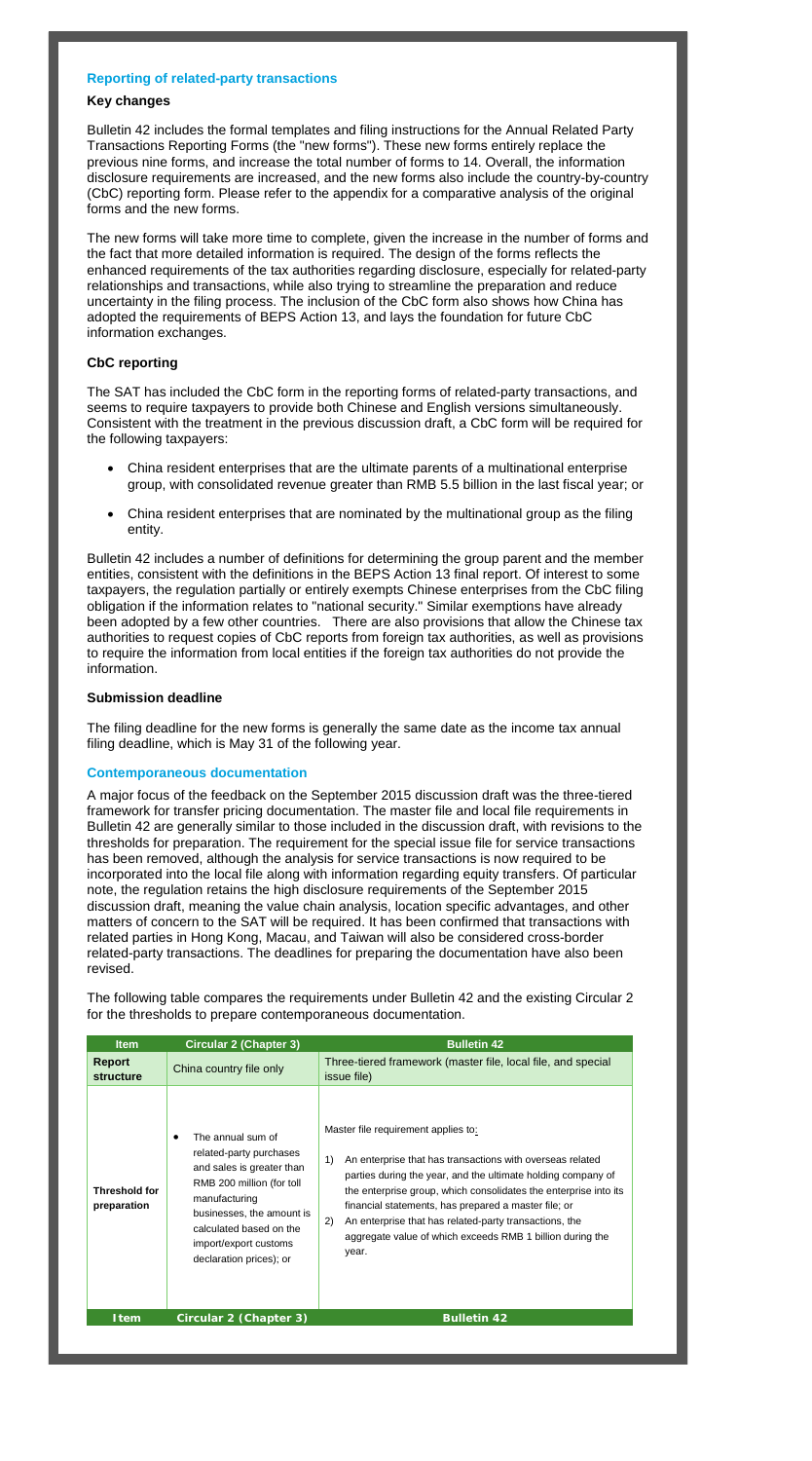|                                                    |                                                                                                                                                                                                                                                                                                                                                              | Local file requirement applies when:                                                                                                                                                                                                                                                                                                                                                                                                                                                                                                                                                                                       |  |  |
|----------------------------------------------------|--------------------------------------------------------------------------------------------------------------------------------------------------------------------------------------------------------------------------------------------------------------------------------------------------------------------------------------------------------------|----------------------------------------------------------------------------------------------------------------------------------------------------------------------------------------------------------------------------------------------------------------------------------------------------------------------------------------------------------------------------------------------------------------------------------------------------------------------------------------------------------------------------------------------------------------------------------------------------------------------------|--|--|
| <b>Threshold for</b><br>preparation<br>(continued) | The annual sum of other<br>٠<br>related-party transactions<br>is greater than RMB 40<br>million (for related-party<br>financing, the amount is<br>calculated based on the<br>interest received/paid)<br>The value of related-party<br>transactions under a cost<br>sharing arrangement (CSA) or<br>advance pricing agreement<br>(APA) will not be counted in | The annual sum of related-party purchases/sales is greater<br>1)<br>than RMB 200 million (for toll manufacturing activities, the<br>amount is calculated based on the import/export customs<br>declaration prices);<br>The annual sum of related-party purchases/sales of financial<br>2)<br>assets or intangible assets is greater than RMB 100 million; or<br>The annual sum of other related-party transactions is greater<br>3)<br>than RMB 40 million.<br>The value of related-party transactions under a concluded APA will<br>not be counted in determining the above annual sum of related-<br>party transactions. |  |  |
|                                                    | determining the above annual<br>sum of related-party<br>transactions.                                                                                                                                                                                                                                                                                        | Special issue file requirement applies when:<br>An enterprise enters into or implements a CSA; or<br>1)<br>2)<br>An enterprise with a debt-to-equity ratio exceeding the<br>threshold <sup>3</sup> wishes to prove its related-party financing's<br>compliance with the arm's length principle                                                                                                                                                                                                                                                                                                                             |  |  |
| <b>Exempt from</b><br>preparation                  | Related-party transactions<br>are covered under an<br>effective APA; or<br>The foreign shareholding<br>$\bullet$<br>percentage is lower than<br>50 percent and related-<br>party transactions occur<br>only among domestic<br>associated parties.                                                                                                            | If the enterprise's related-party transactions are only between<br>$\bullet$<br>the enterprise and its domestic related parties, the enterprise<br>may be exempt from the requirement to prepare a master file,<br>local file, and special issue file.<br>For enterprises that have entered into an APA, related-party<br>$\bullet$<br>transactions that are covered under the concluded APA may<br>be exempt from the requirement to prepare a local file and<br>special issue file.                                                                                                                                      |  |  |
| Deadline for<br>preparation                        | May 31 of the following year                                                                                                                                                                                                                                                                                                                                 | Master file: within 12 months of the fiscal year end of the<br>$\bullet$<br>group's ultimate holding company<br>Local file and special issue file: June 30 of the following year<br>$\bullet$                                                                                                                                                                                                                                                                                                                                                                                                                              |  |  |
| <b>Deadline for</b><br>submission                  | Within 20 days upon a request<br>from the tax authorities                                                                                                                                                                                                                                                                                                    | Within 30 days upon a request from the tax authorities                                                                                                                                                                                                                                                                                                                                                                                                                                                                                                                                                                     |  |  |

 $\overline{a}$ 

The disclosure requirement for the master file is consistent with the BEPS Action 13 final report, while the information required for the special issue file aligns with the requirement for CSAs and thin capitalization under Circular 2. However, Bulletin 42 has significantly expanded the scope of information disclosure in the local file. Special attention should be paid to the following new requirements:

- **Value chain analysis**: Details on transaction flows, the physical flow of goods, and cash flow within the group; allocation principles and actual allocation of group profits among the global value chain; and annual financial statements for the latest fiscal year of each of the group entities involved in the value chain;
- **Financial data**: Financial data for each type of business and product;
- **Equity transfer analysis:** An overview of equity transfers, information on the equity transferred, due diligence reports, and valuation report of any underlying asset for the transferred equity;
- **Related-party services analysis**: Separate analysis on related-party services, including the benefits for each party from the service transactions, methodology for determining the service costs, service items, service amount, allocation standards, calculation process and results, as well as the information on any similar service transactions the enterprise and its group enters into with third parties; and
- **Location-specific factors**: The impact of location-specific factors such as location savings and market premiums, on the pricing of transactions, and the portion of value creation from location-specific factors shared by the enterprise.

A comparison of the local file requirements of Bulletin 42 with the existing requirements under Article 14 of Circular 2 is set out below:

<span id="page-2-0"></span><sup>&</sup>lt;sup>3</sup> The standard related-party debt-to-equity ratio is 2:1 for non-financial enterprises and 5:1 for financial enterprises (see Circular Caishui [2008] No. 121 issued by the Ministry of Finance and SAT on September 23, 2008).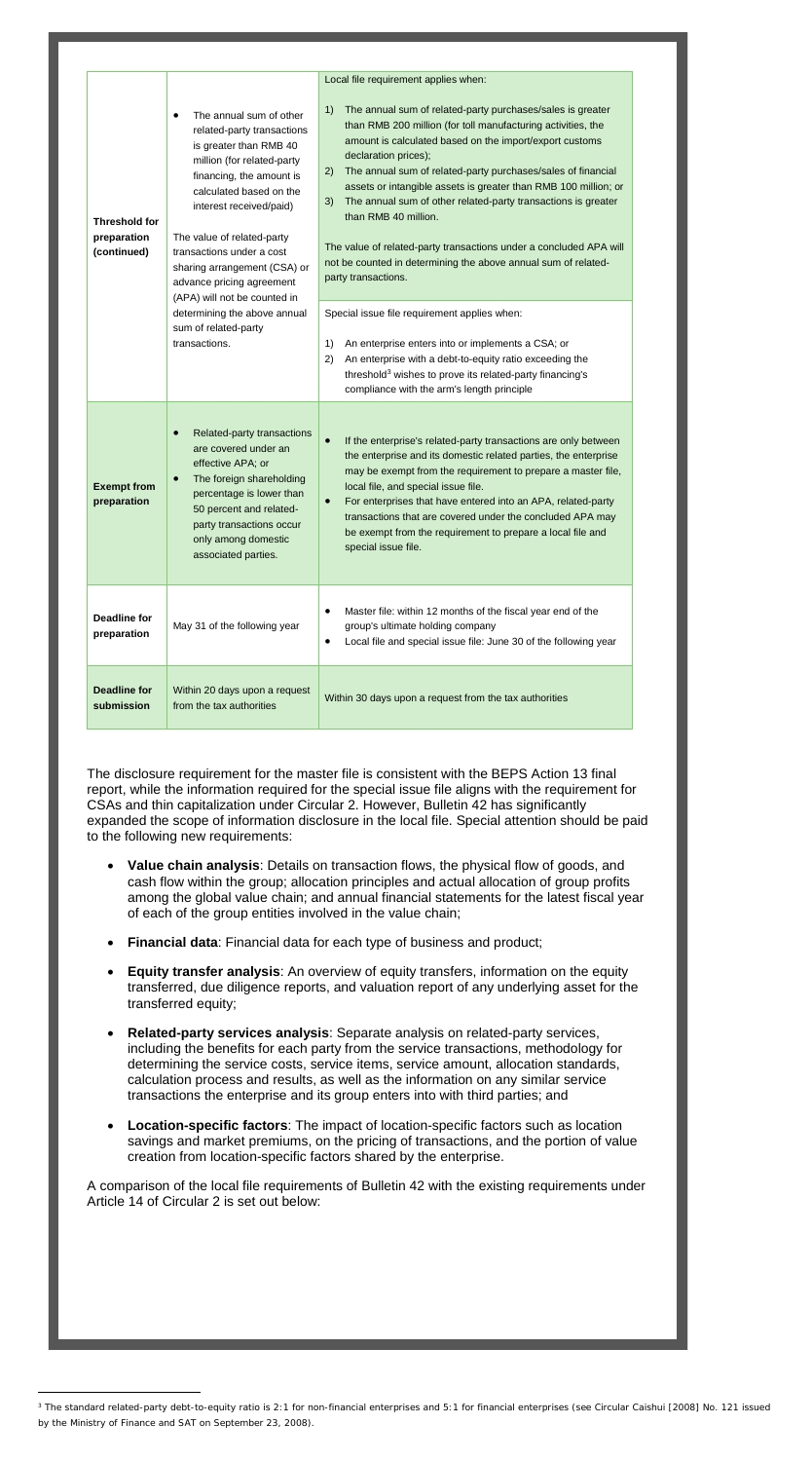| <b>Disclosure</b>                                 | <b>Article 14 (Chapter 3 of</b>                                                                                                                                                                                                                                                                                                                                                                                               | <b>Bulletin 42</b>                                                                                                                                                                                                                                                                                                                                                                                                                                                                                                                                                      |  |  |
|---------------------------------------------------|-------------------------------------------------------------------------------------------------------------------------------------------------------------------------------------------------------------------------------------------------------------------------------------------------------------------------------------------------------------------------------------------------------------------------------|-------------------------------------------------------------------------------------------------------------------------------------------------------------------------------------------------------------------------------------------------------------------------------------------------------------------------------------------------------------------------------------------------------------------------------------------------------------------------------------------------------------------------------------------------------------------------|--|--|
| requirement in<br>local file                      | <b>Circular 2)</b>                                                                                                                                                                                                                                                                                                                                                                                                            |                                                                                                                                                                                                                                                                                                                                                                                                                                                                                                                                                                         |  |  |
| A - Overview of                                   | Organizational structure, management structure, industry description                                                                                                                                                                                                                                                                                                                                                          |                                                                                                                                                                                                                                                                                                                                                                                                                                                                                                                                                                         |  |  |
| the local entity                                  | The group's<br>$\bullet$<br>organizational structure<br>and shareholding<br>structure<br>The group's<br>٠<br>consolidated financial<br>statements<br>The above information is<br>now required in the master<br>file.                                                                                                                                                                                                          | Business strategy: work flow, mode of operation and value<br>$\bullet$<br>contribution factors for each department and segment;<br>Financial data: financial data for each type of business and<br>٠<br>product, including details of turnover, costs, expenses, and<br>profit;<br>A description of reorganizations or transfers of intangibles in<br>٠<br>which the local enterprise is involved or affected, and how<br>the change affects the local enterprise                                                                                                       |  |  |
| <b>B</b> – Related-<br>party<br>relationship      |                                                                                                                                                                                                                                                                                                                                                                                                                               | No significant change on the disclosure requirement, which includes information on related<br>parties, tax rates applicable for each related party and any preferential tax treatments, and                                                                                                                                                                                                                                                                                                                                                                             |  |  |
| C - Related-<br>party<br>transactions             | changes in related-party relationships during the fiscal year<br>Description and details of related-party transactions, business processes for related-party<br>transactions, description of functions and risks, the impact of intangible asset on the pricing of<br>related-party transactions, financial information for the related-party transactions                                                                    |                                                                                                                                                                                                                                                                                                                                                                                                                                                                                                                                                                         |  |  |
|                                                   | "Analysis Form of the<br><b>Functions and Risks of</b><br>Enterprises" and "Analysis<br>Form of the Financial<br><b>Conditions of Enterprises'</b><br><b>Related Party Transactions"</b><br>(the latter has been moved<br>to the new reporting forms of<br>annual related-party<br>transactions)                                                                                                                              | The impact of location-specific factors on the pricing of<br>$\bullet$<br>related-party transactions<br>Value chain analysis<br>$\bullet$<br>Outbound investment: information on outbound investment,<br>$\bullet$<br>overview of outbound investment projects, and project data<br>of the outbound investment project<br>Related-party equity transfer<br>$\bullet$<br>Related-party services: benefits to each party, methods to<br>$\bullet$<br>determine the service costs, service items, service amount,<br>allocation standards, calculation process and results |  |  |
|                                                   |                                                                                                                                                                                                                                                                                                                                                                                                                               | APAs in foreign countries and other competent authorities'<br>tax rulings that are directly related to the enterprise's related-<br>party transactions                                                                                                                                                                                                                                                                                                                                                                                                                  |  |  |
| <b>Disclosure</b><br>requirement in<br>local file | Article 14 (Chapter 3 of<br><b>Circular 2)</b>                                                                                                                                                                                                                                                                                                                                                                                | <b>Bulletin 42</b>                                                                                                                                                                                                                                                                                                                                                                                                                                                                                                                                                      |  |  |
| $D -$<br><b>Comparability</b><br>analysis         | No significant change on the disclosure requirement, which includes factors considered in the<br>comparability analysis, information on functions, risks, and assets of comparable enterprises, the<br>search method, source, selection criteria and rationale for the comparables, financial information<br>of the comparable uncontrolled transactions and comparable enterprises and adjustments to the<br>comparable data |                                                                                                                                                                                                                                                                                                                                                                                                                                                                                                                                                                         |  |  |
| $E -$ Selection of<br>transfer pricing<br>methods | The selection of the transfer pricing method, and the rationale for the selection; any assumptions<br>and judgements made in the process of determining the arm's length prices or profits; application<br>of the reasonable transfer pricing methods and results to determine the arm's length prices or<br>profits; and other information to justify the selection of the transfer pricing method                           |                                                                                                                                                                                                                                                                                                                                                                                                                                                                                                                                                                         |  |  |
|                                                   | Explanation on the<br>enterprise's contribution to<br>the group's overall profit or<br>residual profit, only when a<br>profit-based transfer pricing<br>method is applied                                                                                                                                                                                                                                                     | The selection of the tested party and the rationale<br>$\bullet$<br>Analysis and conclusion whether the arm's length principle is<br>$\bullet$<br>complied with<br>Explanation of the enterprise's contribution to the group's<br>$\bullet$<br>overall profit or residual profit, irrespective of the selected<br>method                                                                                                                                                                                                                                                |  |  |

It should be noted that Bulletin 42 replaces only the documentation regulations of the existing

Circular 2. Deloitte is of the opinion that other transfer pricing circulars regarding contemporaneous documentation are still valid (notably Circulars Guoshuihan [2009] No. 363 and Guoshuihan [2009] No. 188). This means that loss-making foreign-owned enterprises with limited functions and risks, and enterprises during the follow-up periods should continue to file contemporaneous documentation regardless of whether they have reached the thresholds prescribed in Bulletin 42.

### **Legal responsibility**

Taxpayers' legal responsibility to comply with the regulation has not changed. If an enterprise fails to file the reporting forms on related-party transactions or contemporaneous documentation on time, the tax authorities may require the enterprise to make a correction, and may impose a penalty of no more than RMB 2,000. For serious violations, such as continued noncompliance, penalties between RMB 2,000 and RMB 10,000 could be imposed. Of more significance than the direct penalties, noncompliance means that when conducting special tax adjustments, the tax authorities may charge an additional 5 percent interest above the RMB base loan rate published by the People's Bank of China. In addition to the aforementioned penalties, enterprises that fail to file their contemporaneous documentation on time will be exposed to a higher risk of transfer pricing audit under the related regulations.

Bulletin 42 confirms that the aforementioned additional 5 percent interest may be waived if the enterprise has appropriately reported its related-party transactions, submitting the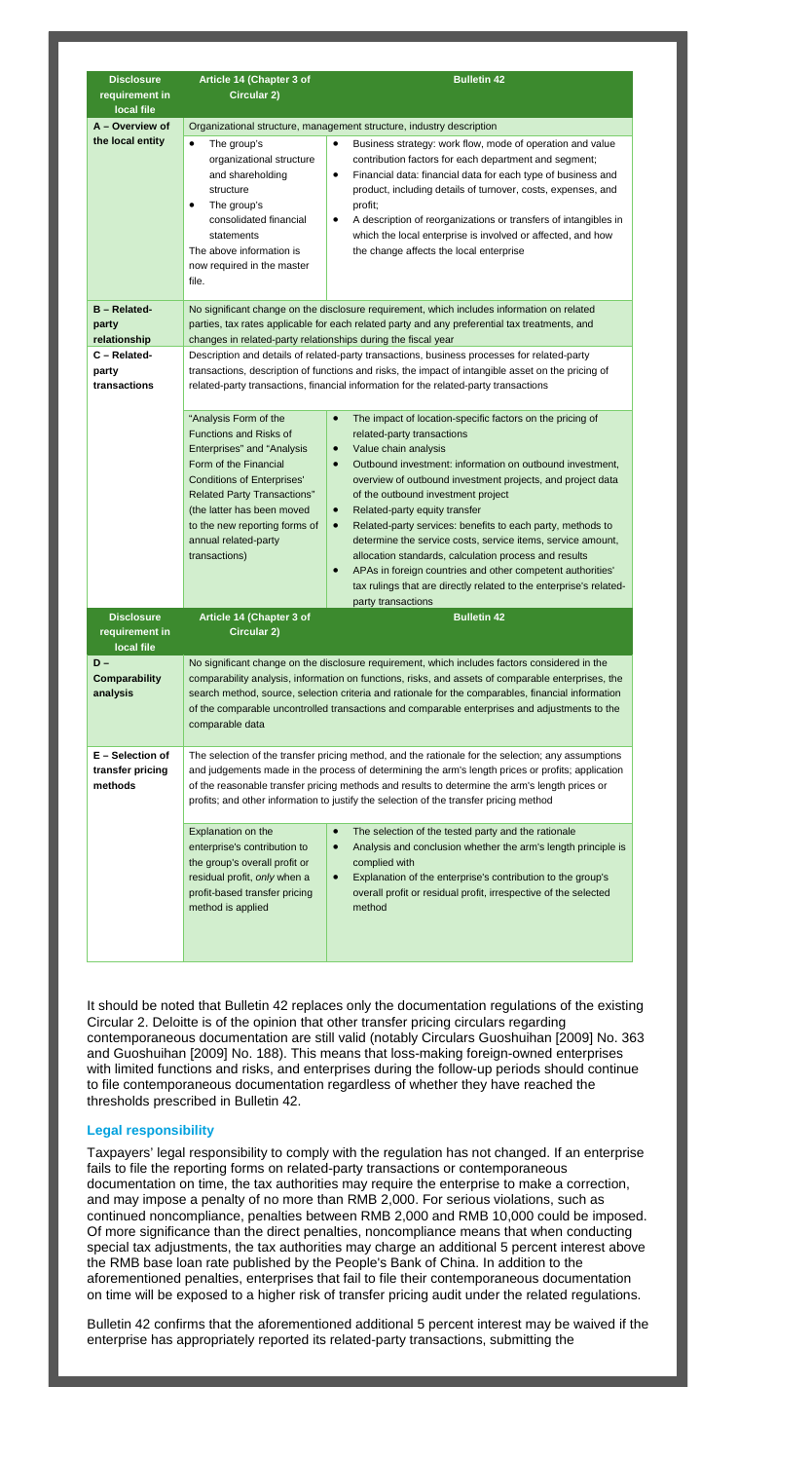contemporaneous documentation and other relevant materials. Such a waiver is provided to encourage compliance with the transfer pricing documentation requirements.

#### **Deloitte observations**

There is no doubt that Bulletin 42 will require multinational enterprises to invest more time and resources to meet China's contemporaneous documentation and reporting requirements. In particular for the master file requirements, the absence of a consistent threshold or filing requirement from the OECD means that China's regulations may be different from other those of other countries. There could be difficulties when a foreign parent company is not required to prepare a master file in the country where it is located, while its Chinese subsidiary is required to prepare a master file under Chinese domestic law.

Bulletin 42 requires taxpayers to provide some sensitive and complicated information in the new forms and in the contemporaneous documentation, and in some cases communication between the local filing enterprises and their overseas related parties is required. The depth and scope of the content that must be analyzed has increased significantly. Taxpayers should take early action to ensure that they are ready for this significant change, ensuring that they are communicating with their related parties to ensure that information can be gathered on time. Furthermore, given the increased disclosure requirements and collaboration and sharing between tax authorities, taxpayers will need to improve the efficiency of information collection, control compliance costs, and maintain consistency in the transfer pricing information disclosed globally.

It is worth noting that the Multilateral Convention on Mutual Assistance in Tax Collection entered into force in China effective February 1, 2016, with implementation from January 1, 2017.[4](#page-4-0) More than 130 countries will be able to exchange tax information with China at that time. On May 12, 2016, as one of the most important results of the tenth Forum on Tax Administration (FTA), the SAT signed the CbC Multilateral Competent Authority Agreement, along with Canada, India, and other countries, agreeing to the automatic exchange of CbC reports for multinational enterprise groups. As of late June, the number of signatories to the agreement had reached 44. At the same time, Japan, the United States, and many developed countries are drafting or have announced their national regulations for CbC reports. Thus, multinational enterprises will face stricter requirements on information transparency and compliance.

The OECD recently published additional guidance on filing requirements for CbC reports. The guidance made suggestions on several outstanding issues, including the filing of CbC reports during the transition period, and the effect of fluctuations of exchange rates on the filing threshold. Attention should be paid to whether the additional guidance will cause any changes to filing regulations in different countries.

Overall, information required to be disclosed (e.g., comprehensive analysis and disclosure of group value chains and related-party transactions) through the reporting of related-party transactions and contemporaneous documentation will be more transparent and the information exchange between tax authorities of different jurisdictions will be much more extensive and efficient. This will enable the Chinese tax authorities to exert more control than before over taxpayers' information for the purpose of risk assessment and determining the targets of tax audits, and will allow the SAT to participate more actively in global anti-tax avoidance action.

#### **Appendix: Comparative analysis of original and new forms**

| <b>Content</b>                     | <b>Original Forms</b>                                        | <b>New</b><br><b>Forms</b>                                                                                                    | Comparative analysis and points to note                                                                                                                                                                                                                                                                                                                                                                                |
|------------------------------------|--------------------------------------------------------------|-------------------------------------------------------------------------------------------------------------------------------|------------------------------------------------------------------------------------------------------------------------------------------------------------------------------------------------------------------------------------------------------------------------------------------------------------------------------------------------------------------------------------------------------------------------|
| <b>Basic</b><br><b>information</b> | Cover page                                                   | Cover page and<br>form number index                                                                                           | The new forms' cover page and form number<br>index are in similar formats as the Annual<br>Enterprise Income Tax Return of the People's<br>Republic of China (Type A, 2014 Version) (the<br>"EIT return"), with requirements on the<br>statements and signature of legal<br>representative, and the signature of taxpayer,<br>agency and tax authorities.                                                              |
|                                    |                                                              | Reporting<br>Enterprise<br><b>Information Form</b><br>(G000000)                                                               | Under the current practice, the original forms<br>are generally submitted with the EIT return as<br>an appendix, and the taxpayer's relevant<br>information is not required. For the new forms, it<br>appears to be a separate reporting package. A<br>taxpayer now is required to provide information<br>on the organization's structure, senior<br>management, and shareholders apart from the<br>basic information. |
| <b>Summary</b><br>of forms         | Summary of<br>Related-Party<br>Transactions<br>Form (Form 2) | Summary of Annual<br><b>Related Party</b><br>Transactions of<br>Enterprises of the<br>People's Republic of<br>China (G100000) | In the new forms, the order of the forms has<br>been adjusted and both related-party debt and<br>equity information and information on CSAs are<br>required to be listed separately in the summary<br>form, echoing the requirements of the two kinds<br>of special issue files and reflecting the regulatory<br>focus. In addition, whether or not the filing of<br>contemporaneous documentation is required,        |

 $\overline{a}$ 

<span id="page-4-0"></span><sup>4</sup> See SAT Bulletin [2016] No. 4.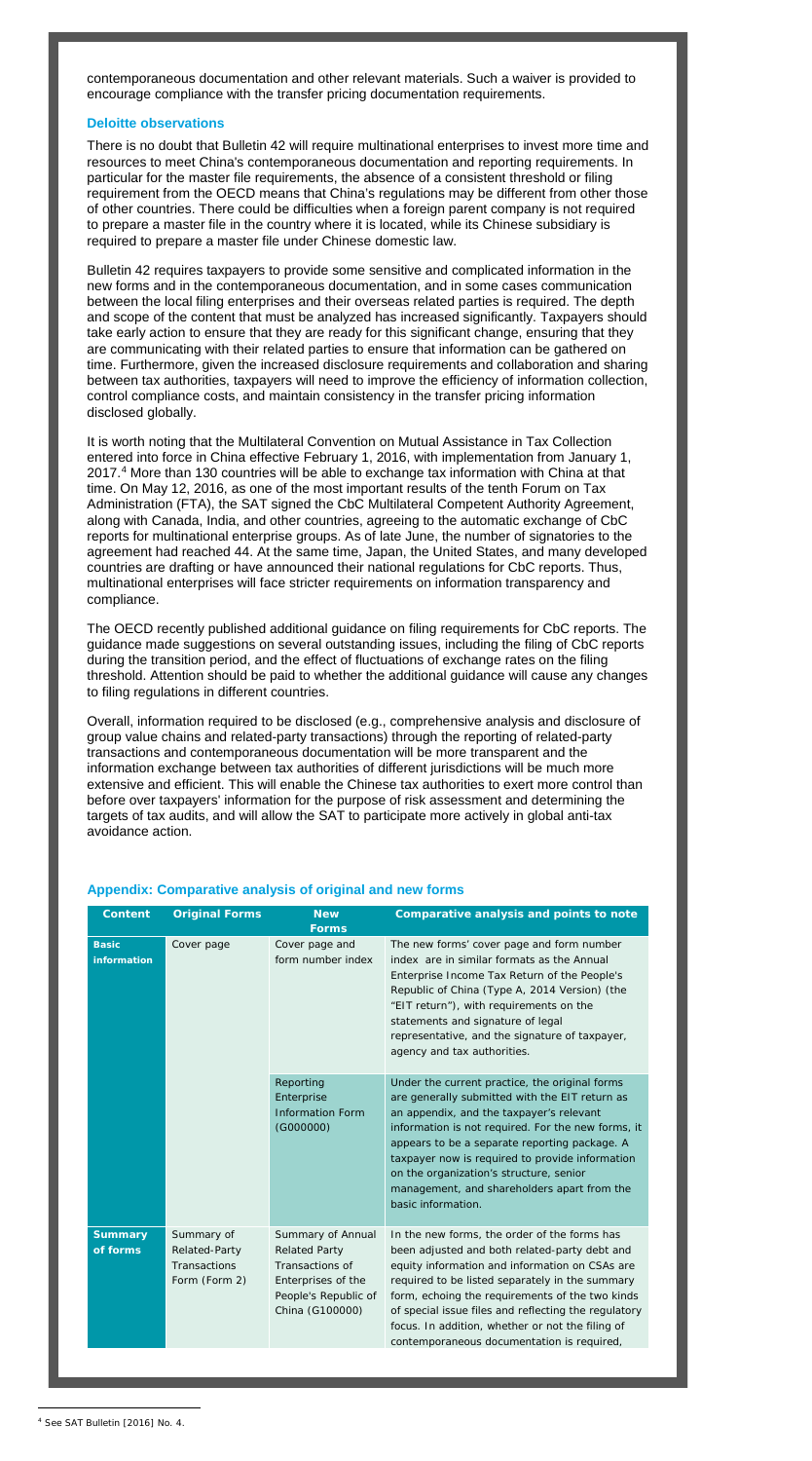|                                                                             |                                                                          |                                                                                                                                                                      | the summary form also reflects the new three-<br>tier structure for documentation in Bulletin 42.                                                                                                                                                                                                                                                                                                                                                                                                                                                                                                                                                                                                                                                                                                                   |
|-----------------------------------------------------------------------------|--------------------------------------------------------------------------|----------------------------------------------------------------------------------------------------------------------------------------------------------------------|---------------------------------------------------------------------------------------------------------------------------------------------------------------------------------------------------------------------------------------------------------------------------------------------------------------------------------------------------------------------------------------------------------------------------------------------------------------------------------------------------------------------------------------------------------------------------------------------------------------------------------------------------------------------------------------------------------------------------------------------------------------------------------------------------------------------|
| <b>Related-</b><br><b>Party</b><br><b>Relationship</b><br><b>Disclosure</b> | Related-Party<br>Relationships<br>Form (Form 1)                          | <b>Related-Party</b><br><b>Relationships Form</b><br>(G101000)                                                                                                       | The new forms require the identification of the<br>type of related-party relationships, and<br>information on the starting and ending dates of<br>or changes to related-party relationships.                                                                                                                                                                                                                                                                                                                                                                                                                                                                                                                                                                                                                        |
| <b>Tangible</b><br><b>Assets</b><br><b>Transactions</b>                     | Purchase and<br>Sales Form<br>(Form 3), Fixed<br>Assets Form<br>(Form 6) | <b>Tangible Assets</b><br>Ownership<br><b>Transaction Form</b><br>$(G102000)$ ,<br>Tangible Assets Use<br><b>Right Transaction</b><br>Form (G104000)                 | The new forms no longer differentiate between<br>goods and fixed assets. Instead, the two forms<br>are designed based on the nature of the related-<br>party transactions (ownership and right to use).<br>For goods purchases and sales transactions, the<br>new forms cancelled the requirement to provide<br>details for "foreign parties and transactions that<br>account for more than 10 percent of total<br>exports," "foreign parties and transactions that<br>account for more than 10 percent of total<br>imports," the amount of unrelated-party<br>purchase and sales and the pricing method of<br>related-party transactions.<br>The new forms require the taxpayer to disclose<br>the transaction details of related parties with the<br>five highest total amounts of related-party<br>transactions. |
| <b>Content</b>                                                              | <b>Original Forms</b>                                                    | <b>New</b>                                                                                                                                                           | Comparative analysis and points to note                                                                                                                                                                                                                                                                                                                                                                                                                                                                                                                                                                                                                                                                                                                                                                             |
| <b>Intangible</b><br><b>Assets</b><br><b>Transactions</b>                   | Intangible Assets<br>Form (Form 5)                                       | <b>Forms</b><br>Intangible Assets<br>Ownership<br><b>Transaction Form</b><br>$(G103000)$ ,<br>Intangible Assets<br>Use Right<br><b>Transaction Form</b><br>(G105000) | Similarly, the two forms are now designed based<br>on the nature of the related-party transactions<br>(ownership and right to use), rather than the<br>types of different intangible assets.<br>The new forms require the taxpayer to disclose<br>the transaction details of related parties with the<br>five highest total amounts of related-party<br>transactions. Taxpayers should ensure the<br>disclosure is consistent with any information on<br>intangible asset contracts (e.g., licensing<br>agreements with foreign parties) that had<br>already been disclosed to the tax authorities<br>when the relevant contract was filed for tax<br>purposes.                                                                                                                                                     |
| <b>Financial</b><br><b>Assets</b><br><b>Transactions</b><br>(new)           |                                                                          | <b>Financial Asset</b><br><b>Transactions Form</b><br>(G106000)                                                                                                      | With the increasing number of tax avoidance<br>investigations of related-party equity transfers,<br>the tax authorities are paying attention to profit<br>shifting through financial asset transactions. The<br>introduction of the Financial Asset Transactions<br>Form will help the tax authorities gather<br>information on this new transfer pricing area.                                                                                                                                                                                                                                                                                                                                                                                                                                                     |
| <b>Financial</b><br>transactions                                            | <b>Financing Form</b><br>(Form 7)                                        | <b>Financing Form</b><br>(G107000)                                                                                                                                   | The Financing Form requires the disclosure of<br>transaction-by-transaction detailed information.<br>According to the examples in the filing<br>instructions, this new Financing Form will cover<br>the disclosure of bill discounting, financing<br>leases, group cash pooling, etc. The filing<br>instructions also provide more examples to<br>illustrate the broad definition of interest for<br>transfer pricing purposes.                                                                                                                                                                                                                                                                                                                                                                                     |
| <b>Related-</b><br>party service<br><b>transactions</b>                     | Service<br><b>Transaction Form</b><br>(Form 4)                           | <b>Related-Party</b><br>Service<br><b>Transactions Form</b><br>(G108000)                                                                                             | Similarly, the Related-Party Service Transactions<br>Form also requests disclosure of the top five<br>related parties with transaction details and<br>amounts. The pricing method is no longer<br>requested. The filing instructions for this form<br>include detailed examples of related-party<br>service transactions that must be disclosed.<br>Taxpayers should ensure the disclosure is<br>consistent with any service contract information<br>that had already been disclosed to the tax<br>authorities when the relevant contract was filed                                                                                                                                                                                                                                                                 |
|                                                                             |                                                                          |                                                                                                                                                                      | for tax purposes.                                                                                                                                                                                                                                                                                                                                                                                                                                                                                                                                                                                                                                                                                                                                                                                                   |
| <b>Equity</b><br><b>Investment</b><br>(new)                                 |                                                                          | <b>Equity Investment</b><br>From (G109000)                                                                                                                           | The form is newly introduced to disclose monthly<br>equity investments, dividend distributions to<br>taxpayers, etc.                                                                                                                                                                                                                                                                                                                                                                                                                                                                                                                                                                                                                                                                                                |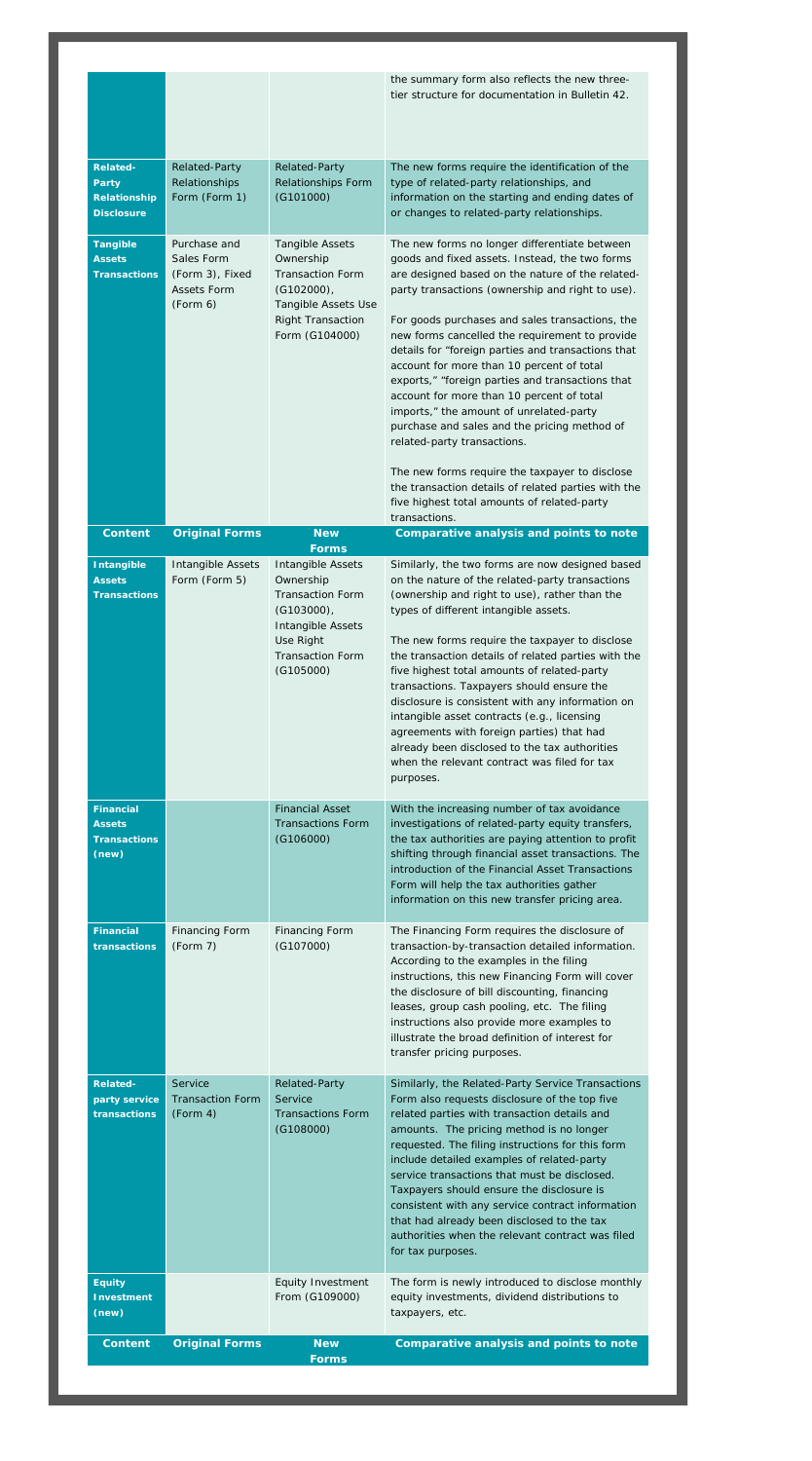| <b>Cost Sharing</b><br><b>Agreements</b><br>(new)                                 |                                                                                 | Cost Sharing<br><b>Agreements Form</b><br>(G110000)                                                                                                                                                                                                                      | The form is newly introduced to disclose<br>preliminary information of cost sharing<br>agreements between taxpayers and their related<br>parties, which could be the basis for the tax<br>authorities to further review the relevant special<br>issue files.                                                                                                                                                                                                                                                                                                                                                                                                                                                                                                                                                                                                                                                                                                                                                                                                                                                                                                                          |
|-----------------------------------------------------------------------------------|---------------------------------------------------------------------------------|--------------------------------------------------------------------------------------------------------------------------------------------------------------------------------------------------------------------------------------------------------------------------|---------------------------------------------------------------------------------------------------------------------------------------------------------------------------------------------------------------------------------------------------------------------------------------------------------------------------------------------------------------------------------------------------------------------------------------------------------------------------------------------------------------------------------------------------------------------------------------------------------------------------------------------------------------------------------------------------------------------------------------------------------------------------------------------------------------------------------------------------------------------------------------------------------------------------------------------------------------------------------------------------------------------------------------------------------------------------------------------------------------------------------------------------------------------------------------|
| <b>Outbound</b><br>payments                                                       | Outbound<br>Payment Form<br>(Form 10)                                           | <b>Outbound Payment</b><br>Form (G111000)                                                                                                                                                                                                                                | Compared with the old form, this new form has<br>been simplified. All service-related payments are<br>now categorized into a single line item as<br>"service payments." Additionally, disclosures of<br>trademark royalty payments and technology<br>royalty payments are combined in the new form.<br>The new form also removes some items,<br>including "enterprise income tax withheld" and<br>"preferential tax treatments due to tax treaties."<br>The filing instructions for the new forms also<br>clarify that an accrued expense will not be<br>considered an "outbound payment" for<br>disclosure purposes (which is not the case as<br>required by the filing instructions to the original<br>forms).<br>Considering that outbound "service payments"<br>and "royalty payments" are under scrutiny by<br>the tax authorities, taxpayers should review<br>their significant outbound payments considering<br>the benefit test <sup>5</sup> and relevant supporting<br>documents to better manage potential tax risks<br>associated with information disclosure. For<br>relevant outbound payment matters, taxpayers<br>should prepare supporting information in<br>advance. |
| <b>Overseas</b><br><b>Related-</b><br><b>Party</b><br><b>Information</b><br>(New) |                                                                                 | Overseas Related-<br>Party Information<br>Form (G112000)                                                                                                                                                                                                                 | This new form requires information on overseas<br>related parties that have been disclosed in<br>previous forms, i.e. the overseas related parties<br>included in any top-five disclosures in the other<br>forms. In addition to basic information, this new<br>form specifies the disclosure of effective tax<br>rates (ETR) together with instructions on the<br>method of ETR calculation. This form is intended<br>to focus on the signs of profit shifting to low-tax<br>jurisdictions through related-party transactions.                                                                                                                                                                                                                                                                                                                                                                                                                                                                                                                                                                                                                                                       |
| <b>Content</b>                                                                    | <b>Original Forms</b>                                                           | <b>New</b><br><b>Forms</b>                                                                                                                                                                                                                                               | Comparative analysis and points to note                                                                                                                                                                                                                                                                                                                                                                                                                                                                                                                                                                                                                                                                                                                                                                                                                                                                                                                                                                                                                                                                                                                                               |
| <b>Financial</b><br><b>Information</b><br><b>Analysis</b><br>(New)                | Originally<br>required as an<br>appendix to<br>contemporaneous<br>documentation | <b>Financial Analysis</b><br>Form of Annual<br><b>Related Party</b><br>Transactions<br>(Standalone<br>information)<br>$(G113010)$ ;<br><b>Financial Analysis</b><br>Form of Annual<br><b>Related Party</b><br>Transactions<br>(Consolidated<br>Information)<br>(G113020) | The new forms advance the filing of related-<br>party transactions ahead of contemporaneous<br>documentation as a means of strengthening<br>transfer pricing risk management. However, the<br>filing instructions do not specify any guidance on<br>segmentation methodology; therefore,<br>taxpayers should determine the segmentation<br>themselves. Such practice might lead to<br>different understandings of the segmentation by<br>tax authorities and taxpayers.                                                                                                                                                                                                                                                                                                                                                                                                                                                                                                                                                                                                                                                                                                               |

| <b>CbC Report</b> | CbC Report-Country                                                                                | These forms are consistent with the templates in |
|-------------------|---------------------------------------------------------------------------------------------------|--------------------------------------------------|
| (New)             | Distribution of<br>Income, Tax,<br><b>Business Activities</b><br>(Chinese and<br>English G114010, | the OECD's BEPS Action 13 final report.          |
|                   | G114011)<br>List of Multinational<br><b>Group Entities</b>                                        |                                                  |
|                   | (Chinese and<br>English G114020,<br>G114021)                                                      |                                                  |
|                   | Additional<br><b>Information Form</b><br>(Chinese and<br>English G114030,<br>G114031)             |                                                  |

<span id="page-6-0"></span><sup>5</sup> See SAT Bulletin [2015] No. 16

 $\overline{a}$